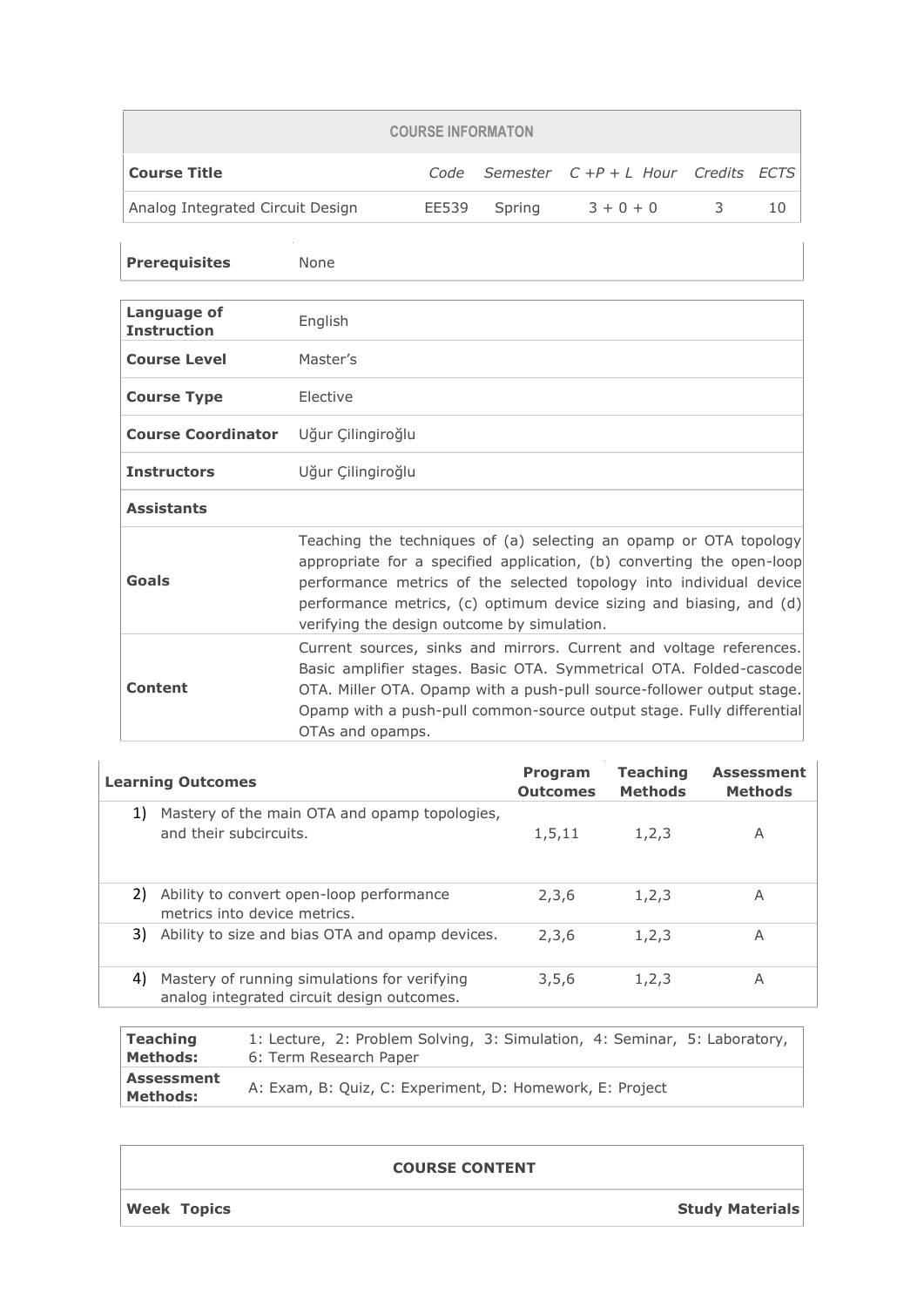| $\mathbf{1}$   | Current sources sources, sinks and mirrors.          | Textbook        |
|----------------|------------------------------------------------------|-----------------|
| 2              | Current sources sources, sinks and mirrors.          | Textbook        |
| 3              | Current and voltage references.                      | Textbook        |
| $\overline{4}$ | Basic amplifier stages.                              | Textbook        |
| 5              | Basic amplifier stages.                              | Textbook        |
| 6              | Basic OTA.                                           | Textbook        |
| 7              | Symmetrical OTA.                                     | <b>Textbook</b> |
| 8              | Folded cascode OTA.                                  | Textbook        |
| 9              | Miller OTA.                                          | Textbook        |
| 10             | Opamp with a push-pull source-follower output stage. | Textbook        |
| 11             | Opamp with a push-pull common-source output stage.   | Textbook        |
| 12             | Fully differential OTAs and opamps.                  | Textbook        |
| 13             | Fully differential OTAs and opamps.                  | Textbook        |
| 14             | Design examples.                                     | Textbook        |

|                             | <b>RECOMMENDED SOURCES</b>                                                                                   |
|-----------------------------|--------------------------------------------------------------------------------------------------------------|
| Textbook                    | Analog Integrated Circuit Design by Simulation, Uğur<br>Cilingiroğlu, McGraw-Hill Education, New York, 2019. |
| <b>Additional Resources</b> | Ngspice circuit simulator, http://ngspice.sourceforge.net/                                                   |

## **MATERIAL SHARING**

| <b>Documents</b> |
|------------------|
| Assignments      |
| <b>Exams</b>     |

| <b>ASSESSMENT</b>      |              |                   |  |  |  |
|------------------------|--------------|-------------------|--|--|--|
| <b>IN-TERM STUDIES</b> |              | NUMBER PERCENTAGE |  |  |  |
| Midterm I              | 1            | 25/50             |  |  |  |
| Midterm II             | 1            | 25/50             |  |  |  |
| Homework Assignment    |              |                   |  |  |  |
|                        | <b>Total</b> | 50/50             |  |  |  |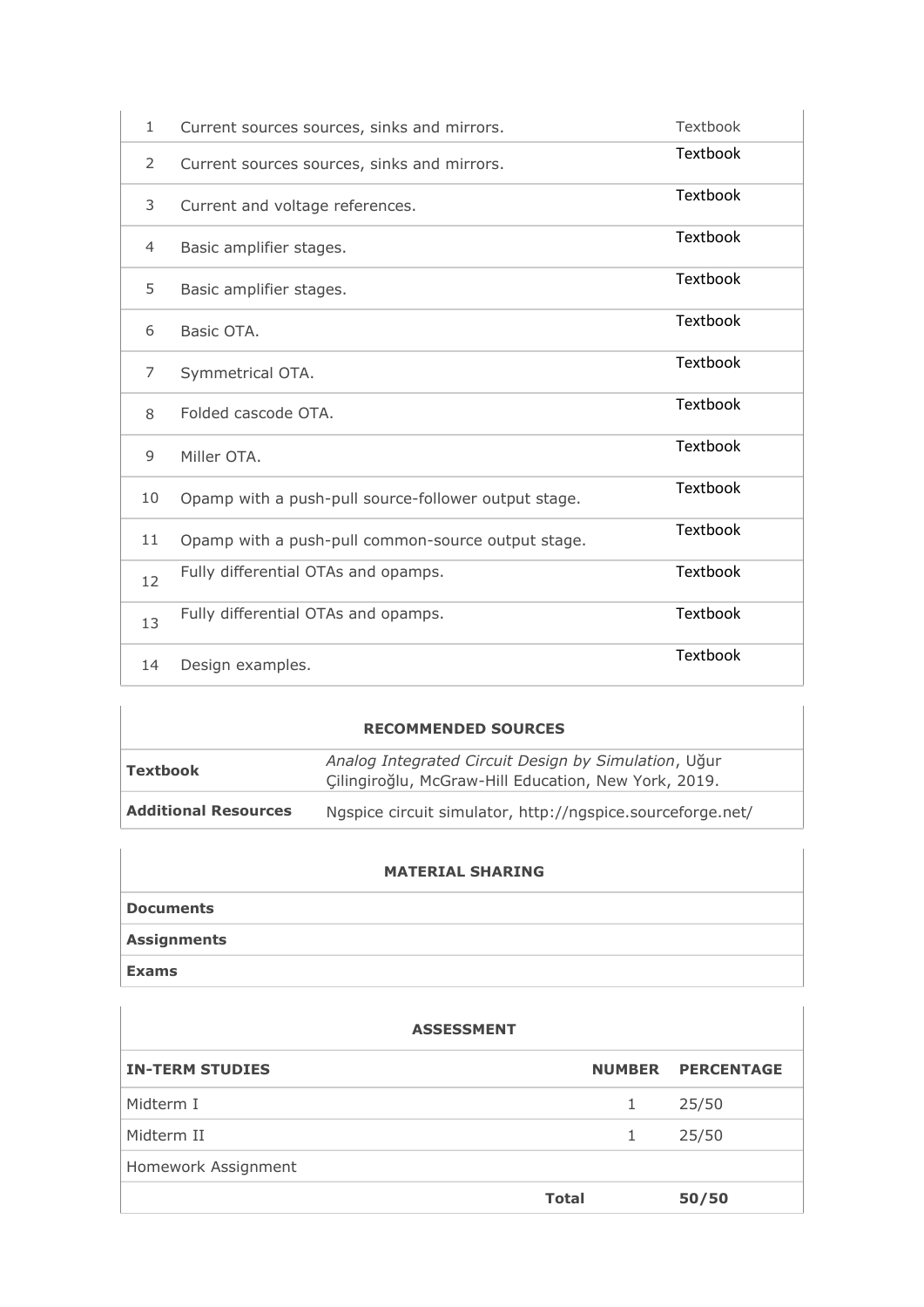| <b>CONTRIBUTION OF IN-TERM STUDIES TO OVERALL</b><br><b>GRADE</b> |              | 50  |
|-------------------------------------------------------------------|--------------|-----|
|                                                                   | <b>Total</b> | 100 |

## **COURSE CATEGORY** Field Course

|                | <b>COURSE'S CONTRIBUTION TO PROGRAM</b>                                                                                                                                                     |              |           |           |           |           |  |
|----------------|---------------------------------------------------------------------------------------------------------------------------------------------------------------------------------------------|--------------|-----------|-----------|-----------|-----------|--|
| No.            | Program Learning Outcomes                                                                                                                                                                   | Contribution |           |           |           |           |  |
|                |                                                                                                                                                                                             |              |           |           | 1 2 3 4 5 |           |  |
| 1              | Can reach information in breadth and depth, and can evaluate, interpret<br>and apply this information to scientific research in the area of Electrical and<br>Electronics Engineering.      |              |           | $\sqrt{}$ |           |           |  |
| $\overline{2}$ | Can complete and apply information with scientific methods using limited or<br>missing data; can integrate information from different disciplines.                                          |              | $\sqrt{}$ |           |           |           |  |
| 3              | Sets up Electrical and Electronics Engineering problems, develops and<br>implements innovative methods for their solutions.                                                                 |              | $\sqrt{}$ |           |           |           |  |
| $\overline{4}$ | Develops new and/or original ideas and methods; finds innovative solutions<br>to the system, component, or process design.                                                                  |              | $\sqrt{}$ |           |           |           |  |
| 5              | Has comprehensive knowledge about the state-of-the-art techniques and<br>methods in Electrical and Electronics Engineering and their limitations.                                           | $\sqrt{}$    |           |           |           |           |  |
| 6              | Can design and conduct research of analytical, modeling or experimental<br>orientation; can solve and interpret complex cases that come up during this $\sqrt{}$<br>process.                |              |           |           |           |           |  |
| 7              | Can communicate verbally and in writing in one foreign language (English)<br>at the General Level B2 of the European Language Portfolio.                                                    |              | $\sqrt{}$ |           |           |           |  |
| 8              | Can assume leadership in multi-disciplinary teams; can develop solutions in<br>complex situations, and take responsibility.                                                                 |              | $\sqrt{}$ |           |           |           |  |
| 9              | Can systematically and openly communicate in national and international<br>venues the proceedings and conclusions of the work he/she performs in<br>Electrical and Electronics Engineering. |              |           |           |           | $\sqrt{}$ |  |
| 10             | Respects social, scientific and ethical values in all professional activities<br>performed during the collection, interpretation and announcement phases<br>of data.                        | $\sqrt{}$    |           |           |           |           |  |
| 11             | Is aware of new and emerging applications in Electrical and Electronics<br>Engineering; investigates and learns them, whenever necessary.                                                   | $\sqrt{}$    |           |           |           |           |  |
| 12             | Can identify the social and environmental aspects of Electrical and<br>Electronics Engineering applications.                                                                                |              |           |           |           | $\sqrt{}$ |  |

## **ECTS ALLOCATED BASED ON STUDENT WORKLOAD BY THE COURSE DESCRIPTION** Activities<br>
Quantity *(Usum*) Workload (Hour) Total (Hour) Course Duration (including 2 midterms: 14xtotal lecture hours) 14 3 42 Hours for off-the-classroom study (Pre-study, practice) 196